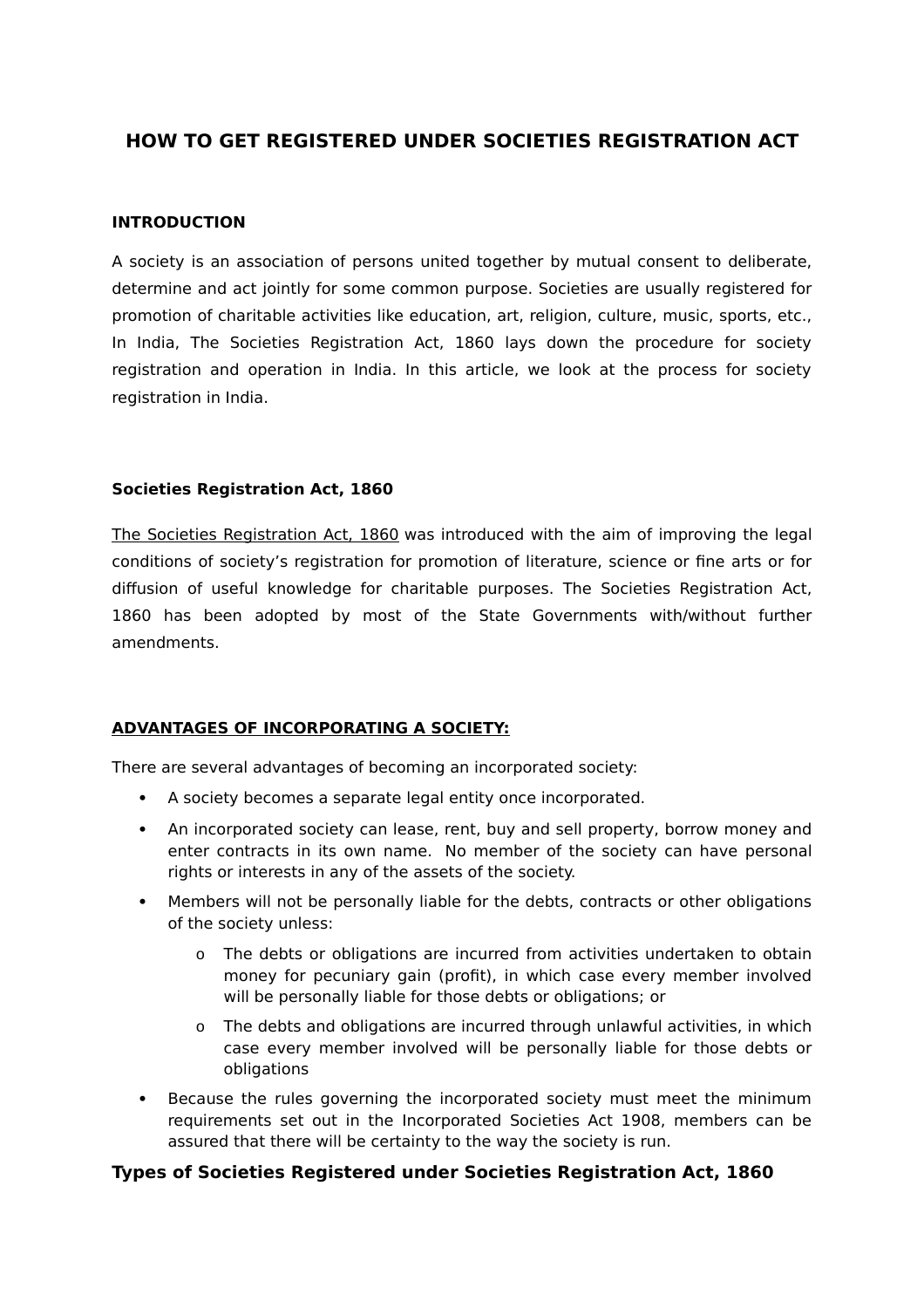- a) Welfare Society
- b) Social Welfare
- c) Natural Environment & Pollution Control
- d) Literacy Societies
- e) Science/Health / Research
- f) Residents Welfare Societies
- g) Games / Sports
- h) Fine Arts
- i) Cultural
- j) Educational Societies
- k) Medical & Hospital
- l) Religious
- m) Charitable
- n) Miscellaneous.

### **State Level Society**

- a) Submission of application for society registration in the office of Registrar of Society (IGR, Odisha, Cuttack) under the Society Registration Act, 1860.
- b) Forwarding of application to concerned ADMs for verification and report.
- c) Forwarding of application by ADMs to field level officers (Tahasildar /BDO/Executive Officer, ULBs / Line Department Officer / police officers) for verification and submission of report.
- d) Scrutiny of documents in the office of Registrar of Society (IGR, Odisha, Cuttack) after receipt of reports from ADMs.
- e) Registration of society if found genuine / appropriate.
- f) Delivery of certificate of registration of society.

## **District Level Society**

- a) Submission of application for society registration in the office of Additional Registrar of Society (ADM-cum-DR of the District) under the Society Registration Act, 1860.
- b) Forwarding of application by ADMs to field level officers (Tahasildar/BDO/Executive Officer, ULBs / Line Department Officer / police officers ) for verification and submission of report.
- c) Scrutiny of documents in the office of Additional Registrar of Society (ADMcum-DR of the District) after receipt of reports from field level officers.
- d) Registration of society if found genuine / appropriate.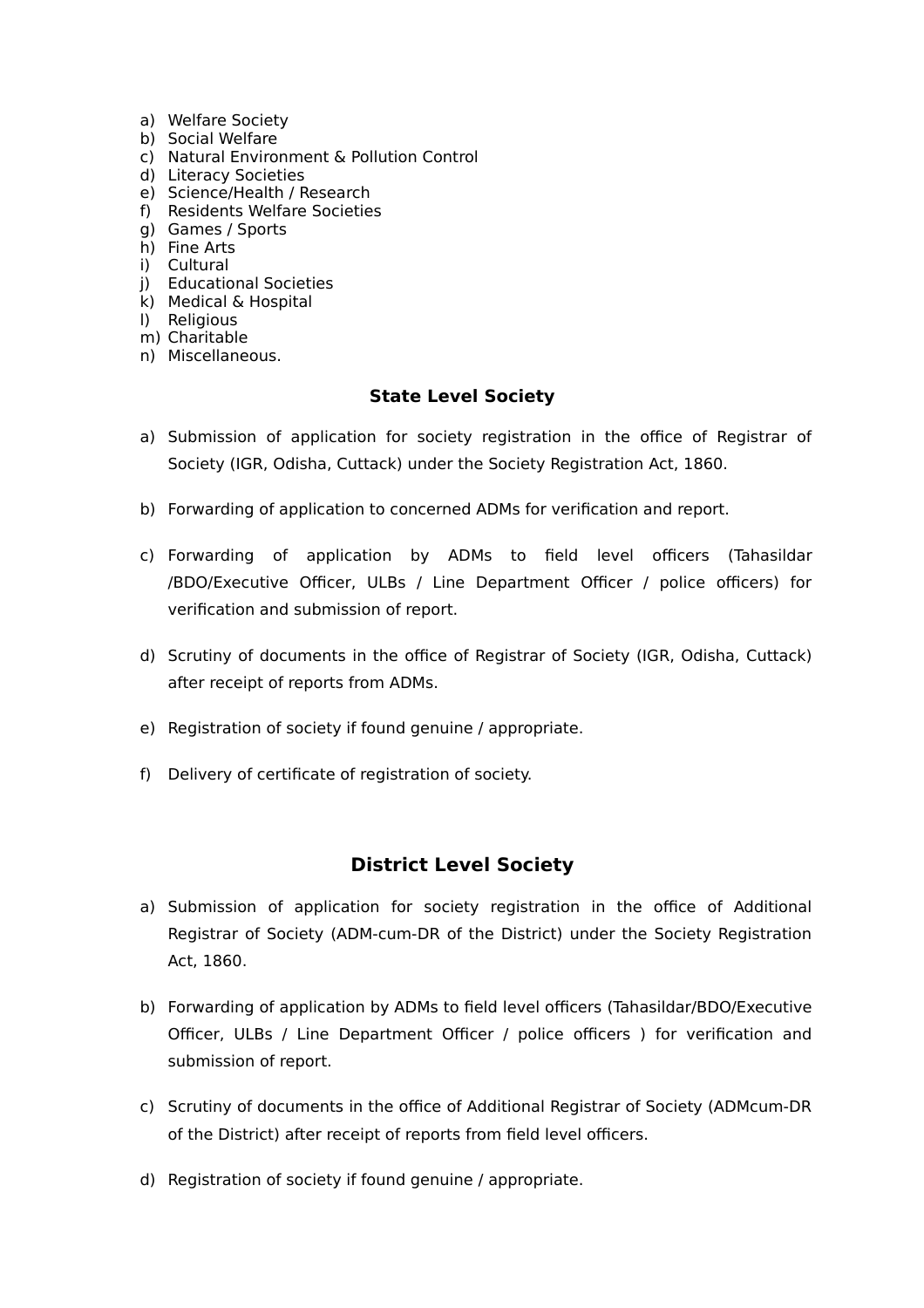e) Delivery of certificate of registration of society.

### **STEPS FOR THE REGISTRATION OF SOCIETY:**

- **STEP 1:** Selection of a name of the society is the first step in an incorporation of a society. While choosing a name for the society, it is important to remember that as per Societies Registration Act, 1860, similar or identical name of an existing registered society is not permitted. Further the proposed name for the society must not suggest patronage of the government of India or any State government or attract the provisions Emblems and Names Act, 1950.
- **Step 2:** Preparation of Memorandum of Association and Rules & Regulations.

The memorandum of association and rules & regulations of the society must then be signed by each of the founding members, witnessed by an Oath Commissioner, Notary Public, Gazetted Officer, Advocate, Chartered Accountant or Magistrate First Class with their official stamp and complete address.

There are minimum of seven people required to form a society. These members have various designations that can be decided among themselves. These members are collectively called the governing body which controls the functioning of the society. All of these members are elected for specific period and can be re-elected through elections in which members of governing body take part.

Memorandum of Association includes various Clauses as follows:

- Name Clause
- Registered Office Clause
- Object Clause
- General Body Member Clause.

Table containing Names, Address and Occupation of all the Members along with their signatures should be formulated under the memorandum of association.

Rules and Regulations include the following Clauses:

- Membership Clause
- Subscription Clause
- **•** Meeting Clause